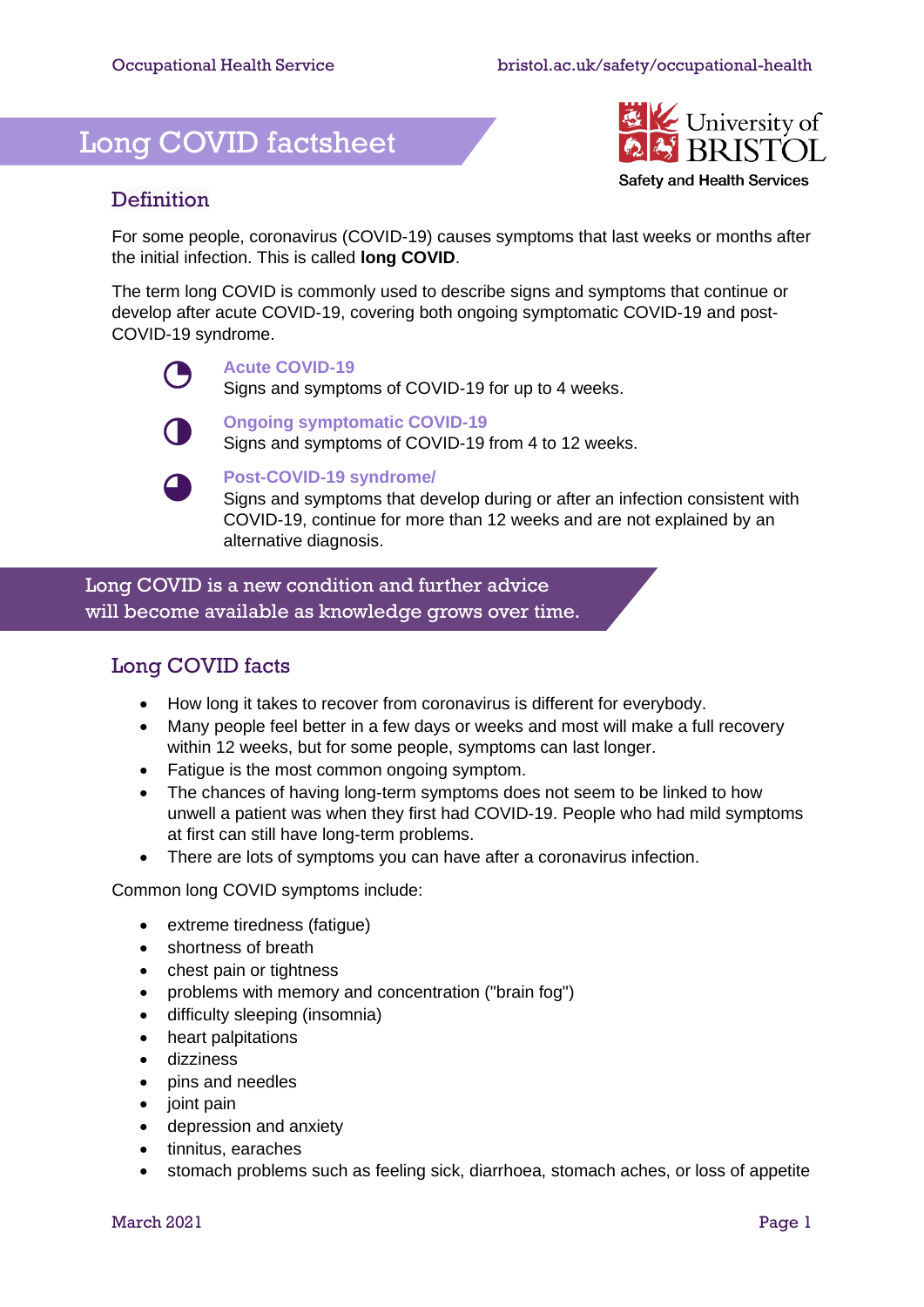- common COVID symptoms such as a high temperature, cough, headaches, sore throat, or changes to sense of smell or taste
- rashes

The symptoms of a pre-existing underlying health condition may also be exacerbated by COVID infection.

#### When to seek medical help

Contact your GP if you are worried about having symptoms 4 weeks or more after having coronavirus.

Your doctor will ask about your symptoms and the impact they are having on your life. They may suggest some tests to find out more about your symptoms and rule out other things that could be causing them.

These might include:

- blood tests
- checking your blood pressure and heart rate
- a chest X-ray

If the symptoms are having a big impact on your life, you may be referred to a specialist rehabilitation service or a service that specialises in the specific symptoms you have.

Long COVID clinics are being set up across England, with centres locally in Bath, Bristol, Gloucestershire, North Somerset, South Gloucestershire, Swindon, and Wiltshire. Your GP will be able to refer you to a specialist for advice/treatment if necessary.

Employees living in Wales should seek advice from their GP about accessing a clinic.

#### Vaccine

Having prolonged COVID-19 symptoms is not a contraindication to receiving the COVID-19 vaccine. However, if you are seriously debilitated, still under active investigation, or have recently deteriorated, you should discuss this with your GP, as deferral of vaccination may be considered. You will still require the vaccine for the highest level of protection.

#### Immunity

There is not yet enough evidence to confirm whether you are protected against further infection after you have had COVID-19 and, if so, for how long. The current antibody test only shows whether you have been exposed to the virus in the past.

#### At work

Talk to your line manager if you are struggling with symptoms of long COVID. Your working hours and duties can be reviewed to support your health needs.

Your manager may want to refer you to Occupational Health for an individual health assessment and advice regarding support and adjustments at work.

If you are returning to work after a long-term period of sickness absence due to COVID-19, you will also be offered a phased supported return to work over at least 4 weeks.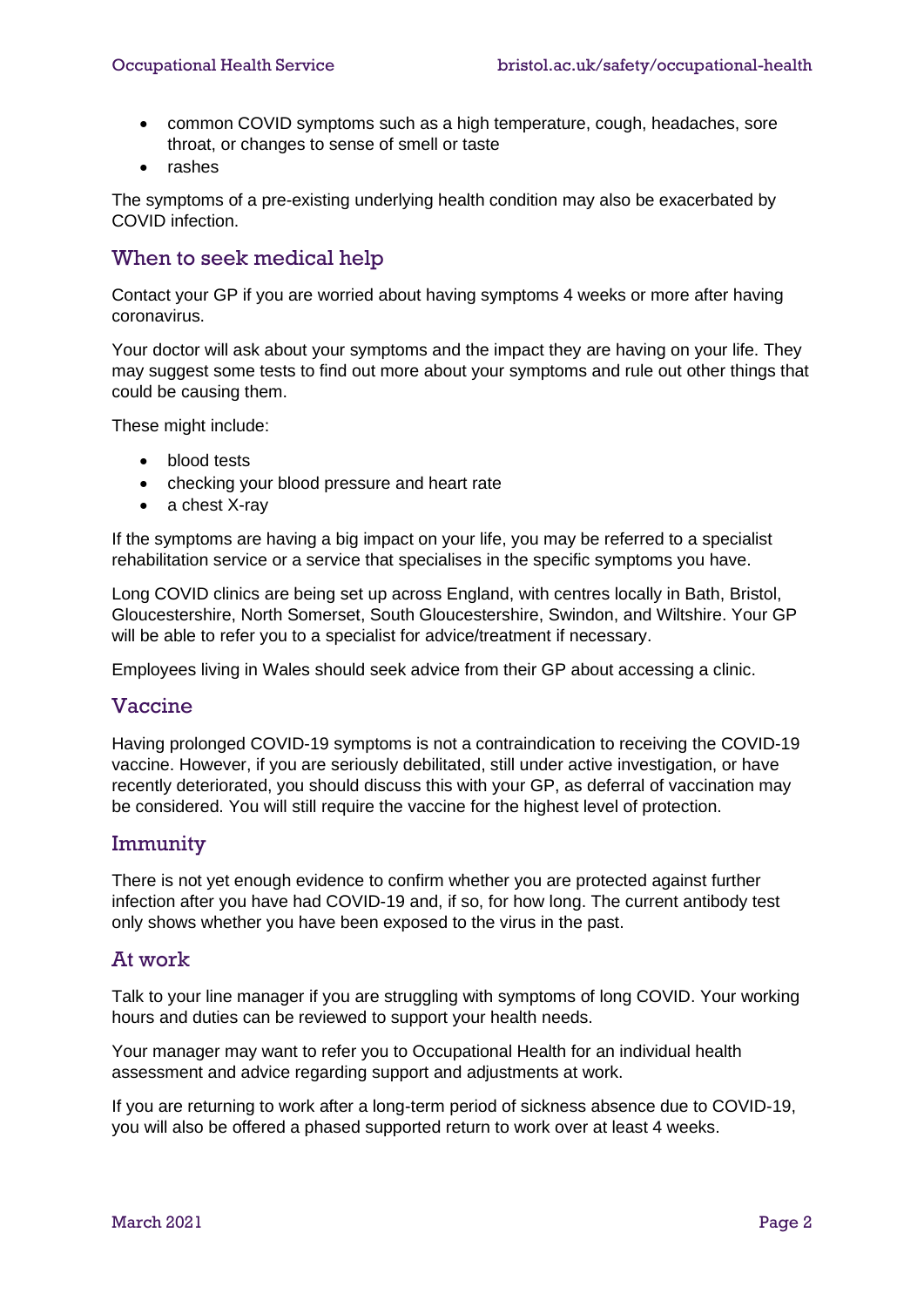If you are working from home and do not have to provide a service within core hours, make the most of the flexibility this gives you. You will benefit from pacing yourself throughout the day at home and working when you are most productive.

It is also important to keep engaged with work by meeting regularly with your team and line manager.

For more information, please visit the [Occupational Health Service](http://www.bristol.ac.uk/safety/occupational-health/) web pages.

#### Wellbeing

Maintaining your wellbeing will support and promote your recovery, improve your overall health and help keep other underlying health conditions stable. Be reassured that time and rest will heal you.



#### **Eating well**

Your body needs energy, protein, vitamins and minerals to help you recover. Getting the right nutrition can be difficult due to loss of appetite, smell and taste changes, and fatigue, but it's important to try to eat well.

Having a good intake of protein and energy-rich foods supports you with rebuilding muscles, maintaining your immune system and increasing your energy levels to allow you to do your usual activities.

Once recovered, it is advised that body weight is kept within a healthy BMI range because obesity is a recognised risk factor for COVID-19.

#### <u>kannan</u> **Sleeping well**

Sleep plays an essential role in recovery. It is important to get enough sleep, and to have good quality sleep every night.

Sleep hygiene practices can help develop healthy sleeping patterns. The Staff Counselling Service runs [Sleep Clinics](https://uob.sharepoint.com/sites/staff-counselling/SitePages/sleep-clinic.aspx) to help staff take steps to improve the quality and quantity of sleep.



#### **Getting moving again**

Exercise helps develop muscle strength and plays a role in maintaining a healthy weight and feeling good. Aim for a gradual return to activities and exercise when you can, while pacing yourself.

Be careful not to do too much exercise too quickly. Some people may find their symptoms are worsened by pushing themselves too hard. This is known as the boom-and-bust cycle, where intense activities are followed by a crash and the need to recover. Having a good day does not mean you should try to do more the next day.

For more information on getting moving, visit the Sport, Exercise and Health [web pages.](http://www.bristol.ac.uk/sport/)



#### **Feeling well**

Spend time with family and friends and seek support with your mental health if necessary.